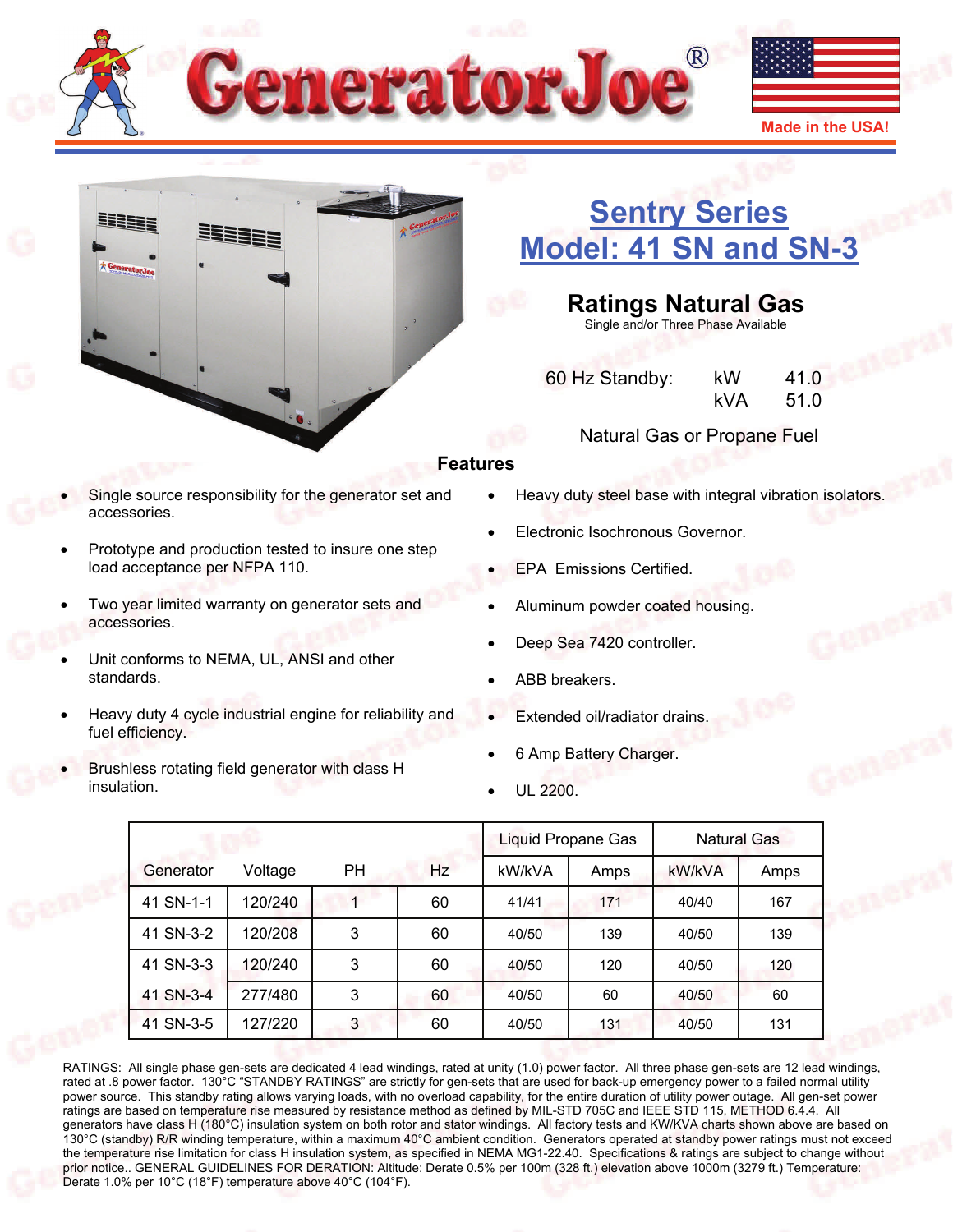#### **ENGINE\_\_\_\_\_\_\_\_\_\_\_\_\_\_\_\_\_\_\_\_\_\_\_\_\_\_\_\_\_\_\_\_\_\_\_\_\_\_\_**

| Model and Type Ind. Power Train Vortec, 4.3L, 4 cycle         |  |
|---------------------------------------------------------------|--|
|                                                               |  |
|                                                               |  |
|                                                               |  |
|                                                               |  |
|                                                               |  |
|                                                               |  |
|                                                               |  |
|                                                               |  |
|                                                               |  |
|                                                               |  |
|                                                               |  |
| Frequency Reg. (no load-full load) Isochronous                |  |
|                                                               |  |
|                                                               |  |
|                                                               |  |
| Piston Speed, ft/min (m./min) 1044 (318)                      |  |
| Max Power, bhp (kwm) Standby/LPG67 (50)                       |  |
| Max Power, bhp (kwm) Standby/NG62 (46)                        |  |
| Ltd. Warranty Period . 12 Months or 2000 hrs., first to occur |  |
|                                                               |  |

#### **FUEL SYSTEM \_\_\_\_\_\_\_\_\_\_\_\_\_\_\_\_\_\_\_\_\_\_\_\_\_\_\_\_\_\_\_\_\_**

Type .......................... LPG or NAT. GAS, Vapor Withdrawal Fuel Pressure (kpa), in. H<sub>2</sub>O\* ................. (1.74-2.74), 7"-11" Secondary Fuel Regulator .......... NG or LPG Vapor System Auto Fuel Lock-Off Solenoid ................ Standard on all sets Fuel Supply Inlet Line ............................................. 1" NPTF \* Measured at gen-set fuel inlet, downstream of any dry fuel accessories.

#### **FUEL CONSUMPTION**

| LP GAS: FT <sup>3</sup> /HR (M <sup>3</sup> /HR)                                                                                         | STANDBY     |  |  |
|------------------------------------------------------------------------------------------------------------------------------------------|-------------|--|--|
| 1000% LOAD                                                                                                                               | 2440 (6.9)  |  |  |
| 7759% ILOADD                                                                                                                             | 2000 (5.6)  |  |  |
| 50% LOAD                                                                                                                                 | 11445(44.0) |  |  |
| <b>LPG</b> = $2500$ BIU X FT <sup>3</sup> = Total BIU/HR<br><b>LPG Conversion: 8.50 FT<sup>3</sup>=1 LB.: 36.4 FT<sup>3</sup>=1 GAL.</b> |             |  |  |

| NAT. GAS: $FT^3/HR$ (M <sup>3</sup> /HR) | <b>STANDBY</b> |  |  |
|------------------------------------------|----------------|--|--|
| 100% LOAD                                | 584 (17)       |  |  |
| 75% LOAD                                 | 485 (14)       |  |  |
| 50% LOAD<br>375 (10)                     |                |  |  |
| $NG = 1000 BTU X FT3 = Total BTU/HR$     |                |  |  |

#### **OIL SYSTEM**

#### **ELECTRICAL SYSTEM \_\_\_\_\_\_\_\_\_\_\_\_\_\_\_\_\_\_\_\_\_\_\_\_\_\_**

| Eng. Alternator and Starter: |  |
|------------------------------|--|
|                              |  |
|                              |  |
|                              |  |

Recommended Battery to -18°C (0°F): . 12 VDC, Size BCI# 24F Max Dimensions: 10 3/4" lg X 6 3/4" wi X 9" hi, with standard round posts. Min. output at 600 CCA. Battery tray (max. dim. at 12"lg x 7"wi), hold down straps, battery cables, and battery charger, is furnished. Installation of (1) starting battery is required, with possible higher AMP/HR rating, as described above, if normal environment averages -13°F (-25°C) or cooler.

#### **COOLING SYSTEM**

| Type of System Pressurized, closed recovery                                                         |  |
|-----------------------------------------------------------------------------------------------------|--|
| Coolant Pump  Pre-lubricated, self-sealing                                                          |  |
| Cooling Fan Type (no. of blades) Pusher (10)                                                        |  |
|                                                                                                     |  |
| Ambient Capacity of Radiator °F (°C) 125 (51.6)                                                     |  |
| Engine Jacket Coolant Capacity Gal (L) 1.8 (6.8)                                                    |  |
| Radiator Coolant Capacity (incl. engine) Gal. (L)5.2 (19.7)                                         |  |
| Maximum Restriction of Cooling Air Intake                                                           |  |
| and discharge side of radiator in. $H20$ (kpa)  0.5 (.125)                                          |  |
| Water Pump Capacity gpm (L/min)28 (106)                                                             |  |
| Heat Reject Coolant: Btu/min (kw)2320 (40.8)                                                        |  |
| Low Radiator Coolant Level ShutdownStandard                                                         |  |
| Note: Coolant temp. shut-down switch setting at 220°F (104°C) with 50/50<br>(water/antifreeze) mix. |  |

#### **COOLING AIR REQUIREMENTS**

| Radiator Air Flow cfm (m <sup>3</sup> /min)5000 (142) |  |
|-------------------------------------------------------|--|
| Heat Rejected to Ambient:                             |  |
|                                                       |  |
|                                                       |  |

#### **EXHAUST SYSTEM**

| Max. Back Pressure in. hg (KPA) 3" (10.2)           |                       |
|-----------------------------------------------------|-----------------------|
| Exhaust Flow, at rated kw: cfm $(m^3/mn)$ 330 (9.4) |                       |
|                                                     |                       |
| Engines are EPA certi-<br>$\sim$                    | fied for LPG and Nat- |
| ural Gas.                                           |                       |



**Santa Rosa, CA 95405 4723 Muirfield Court Fax: 707 542-2227 Phone: 707 542-2224 Web: [www.generatorjoe.net](http://www.generatorjoe.net)  Email: [sales@generatorjoe.net](mailto:sales@generatorjoe.net?subject=Your%20products)**

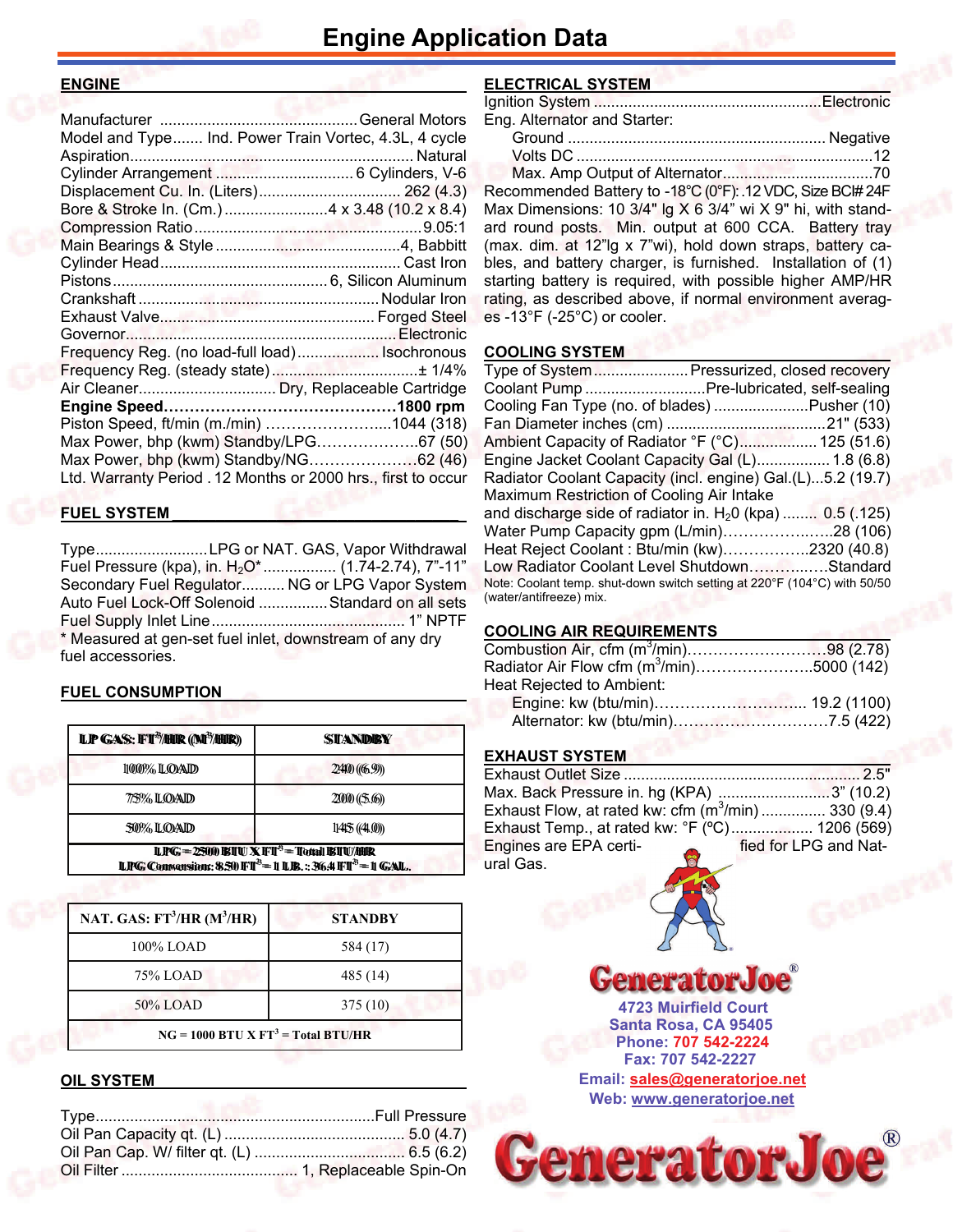# **AC Alternator Specifications**

**STANDARDS:** Marathon MagnaPlus and MagnaMax generators meet UL Listed Electric Generator, American and other international standards such as: NEMA MG1-22, BS5000, CAS C22.2, IEC 34-1 AND VDE 0530. Other standards and certifications can be considered upon request. (Both MagnaPlus & MagnaMax series are built with NEMA Class H Insulation materials or better which are normally rated at 190C degrees total temperature by NEMA however UL laboratories demands the total temperature be derated to a maximum of 160C total temperature when "UL LISTED").

**VOLTAGE REGULATOR:** SE350, supplied with standard MagnaPlus units and excitation system have solid state voltage build-up, encapsulated for humidity and abrasion protection, 1% regulation, volts per hertz operation, over excitation shutdown, stability adjust and built-in voltage adjustment.

PM300 (optional on MagnaPlus) Supplied with optional PMG excitation support have solid state voltage build-up, encapsulated for humidity and abrasion protection, 1% regulation, volts per hertz operation, over excitation shutdown, stability adjust and built-in voltage adjustment.

DVR2000E+ (optional for MagnaPlus) Standard on MagnaMax voltage regulator and PMG excitation support system are digital, microprocessor design with solid state voltage build-up, encapsulated for humidity and abrasion protection, 1/4% regulation, true volts per hertz operation with adjustable cut in, loss of sensing continuity shutdown,

PMG Excitation Support System (Standard on MagnaMax) Optional for MagnaPlus, permanent magnet generator excitation support system, minimum short circuit support current of 300% of the rating (250% for 50 hertz) for 10 seconds.

**INSULATION SYSTEM:** Meet UL1446, UL2200 requirements. Class H materials or better.

**MAIN ROTOR:** MagnaPlus main rotating field construction shall consisting of one piece, four pole laminations, incorporate amortisseur windings to facilitate parallel operation and application to voltage distorting loads. In addition, the amortisseur winding and field pole coil supports may be integrally die cast with the rotor laminations to form a unitized rotor core. The rotating assembly shall be dynamically balanced to less than 2 mils -peak-to-peak-displacement, and shall be designed to have an over speed withstand of 125% of rated speed for 15 minutes when operating at stable rated operating temperature.

**VERIFICATION OF PERFORMANCE:** (MagnaPlus series) All certified performance and temperature rise test data submitted by generator manufacturer are to be the result of the actual test of the same or duplicate generators. Temperature rise data shall be the result of loaded, rated power factor heat runs at the rated voltage and hertz. All performance testing shall be done in accordance with MIL-STD-705 and/or IEEE Standard-115. Generators are manufactured using production procedures & quality

## **Deep Sea 7420 Digital Controller**



controller includes generator at all times.

The 7420 controller will also monitor speed, frequency, voltage, current, oil pressure, coolant temp., and fuel levels. These modules have been designed to display warning and shut down status. It also includes: (11) configurable inputs alerts ● (8) configurable outputs alerts ● voltage monitoring ● mains (utility) failure detection ● (250) event logs ● configurable timers ● automatic shutdown or warning during fault detection • remote start (on load) ● engine preheat ● advanced metering capability ● hour meter ● text LCD displays ● protected solid state outputs ● test buttons for: stop/reset ● manual mode ● auto mode ● lamp test ● start button ● power monitoring (kWh, kVAr, kVAh, kVArh).



The 7420 controller is an This controller includes the 7420 expansion features auto start mains (utility) including RS232, RS484 (using MODBUS-RTU/TCP), failure module for single direct USB connection with PC, expansion optioned using gen-set applications. This DSENet for remote annunciation and remote relay a interfacing for a distance of up to 3300FT. The controller backlit LCD display which software is freely downloadable from the internet and continuously displays the allows monitoring with direct USB cable, LAN, or by status of the engine and internet via the built in web interface.



Further expansion is available by adding the optional "WebNet" gateway interface module. This device will allow comprehensive monitoring of the generator via the cloud including identification, location, and status. Some advantages of this module include: reduced site visits and maintenance costs ● remote fuel management ● fault analysis ● asset tracking ● automatic system alerts ●

maximized system up-time.

**Santa Rosa, CA 95405 4723 Muirfield Court Fax: 707 542-2227 Phone: 707 542-2224 Web: [www.generatorjoe.net](http://www.generatorjoe.net)  Email: [sales@generatorjoe.net](mailto:sales@generatorjoe.net?subject=Your%20products)**